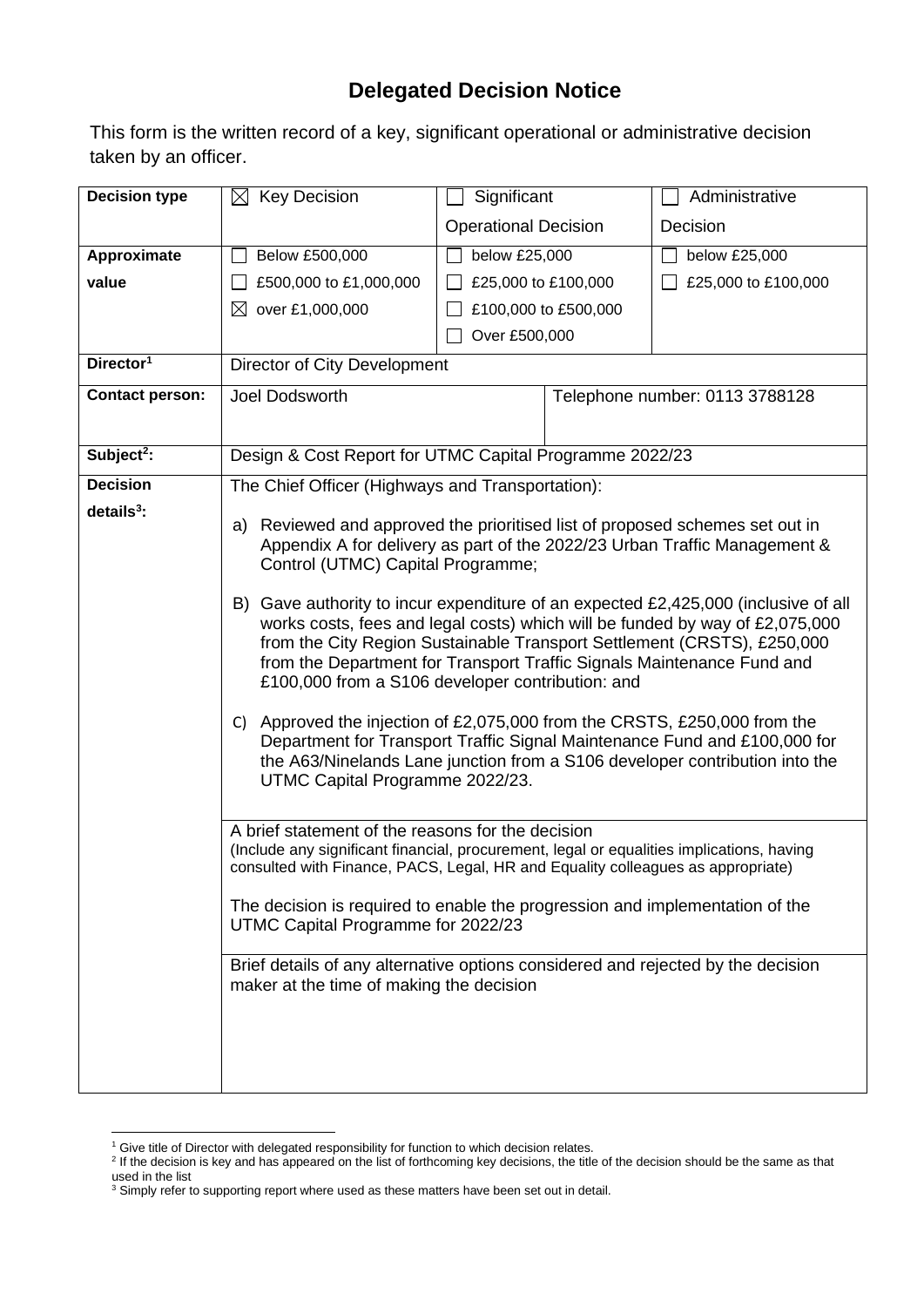| <b>Affected wards:</b>                       | Adel & Wharfedale<br>Armley<br>Burmantofts & Richmond Hill<br>Garforth & Swillington<br>Gipton & Harehills<br>٠<br>Guiseley & Rawdon<br>$\bullet$<br>Headingley & Hyde Park<br>Horsforth<br>Hunslet & Riverside<br>Kirkstall<br>Little London & Woodhouse<br><b>Middleton Park</b><br>Otley & Yeadon<br>Weetwood |  |  |  |  |  |
|----------------------------------------------|------------------------------------------------------------------------------------------------------------------------------------------------------------------------------------------------------------------------------------------------------------------------------------------------------------------|--|--|--|--|--|
|                                              |                                                                                                                                                                                                                                                                                                                  |  |  |  |  |  |
| <b>Details of</b>                            | Executive Member: Councillor Helen Hayden 11 April 2022 and 09 May 2022                                                                                                                                                                                                                                          |  |  |  |  |  |
| consultation<br>undertaken <sup>4</sup> :    | <b>Ward Councillors</b>                                                                                                                                                                                                                                                                                          |  |  |  |  |  |
|                                              | Engagement for each site will be carried out with the respective Ward Councillors.                                                                                                                                                                                                                               |  |  |  |  |  |
|                                              | Chief Digital and Information Officer <sup>5</sup>                                                                                                                                                                                                                                                               |  |  |  |  |  |
|                                              | Chief Asset Management and Regeneration Officer <sup>6</sup>                                                                                                                                                                                                                                                     |  |  |  |  |  |
|                                              | <b>Others</b>                                                                                                                                                                                                                                                                                                    |  |  |  |  |  |
| Implementation                               | Officer accountable, and proposed timescales for implementation                                                                                                                                                                                                                                                  |  |  |  |  |  |
|                                              | Joel Dodsworth. UTMC Capital Programme to be implemented during the 2022/23<br><b>Financial Year</b>                                                                                                                                                                                                             |  |  |  |  |  |
| List of                                      | Date Added to List:- 11 April 2022                                                                                                                                                                                                                                                                               |  |  |  |  |  |
| Forthcoming                                  |                                                                                                                                                                                                                                                                                                                  |  |  |  |  |  |
| Key Decisions <sup>7</sup>                   | If Special Urgency or General Exception a brief statement of the reason why it is<br>impracticable to delay the decision                                                                                                                                                                                         |  |  |  |  |  |
|                                              | If Special Urgency Relevant Scrutiny Chair(s) approval                                                                                                                                                                                                                                                           |  |  |  |  |  |
|                                              | Signature<br>Date                                                                                                                                                                                                                                                                                                |  |  |  |  |  |
| <b>Publication of</b><br>report <sup>8</sup> | If not published for 5 clear working days prior to decision being taken the reason<br>why not possible:                                                                                                                                                                                                          |  |  |  |  |  |

<sup>4</sup> Include details of any interest disclosed by an elected Member on consultation and the date of any relevant dispensation given.

<sup>&</sup>lt;sup>5</sup> See Officer Delegation Scheme (Executive Functions) CDIO must be consulted in relation to all matters relating to the Council's use of digital technology

<sup>&</sup>lt;sup>6</sup> See Officer Delegation Scheme (Executive Functions) CAMRO must be consulted in relation to all matters relating to the Council's land and buildings.

 $^7$  See Executive and Decision Making Procedure Rule 2.4 - 2.6. Complete this section for key decisions only

<sup>&</sup>lt;sup>8</sup> See Executive and Decision Making Procedure Rule 3.1. Complete this section for key decisions only